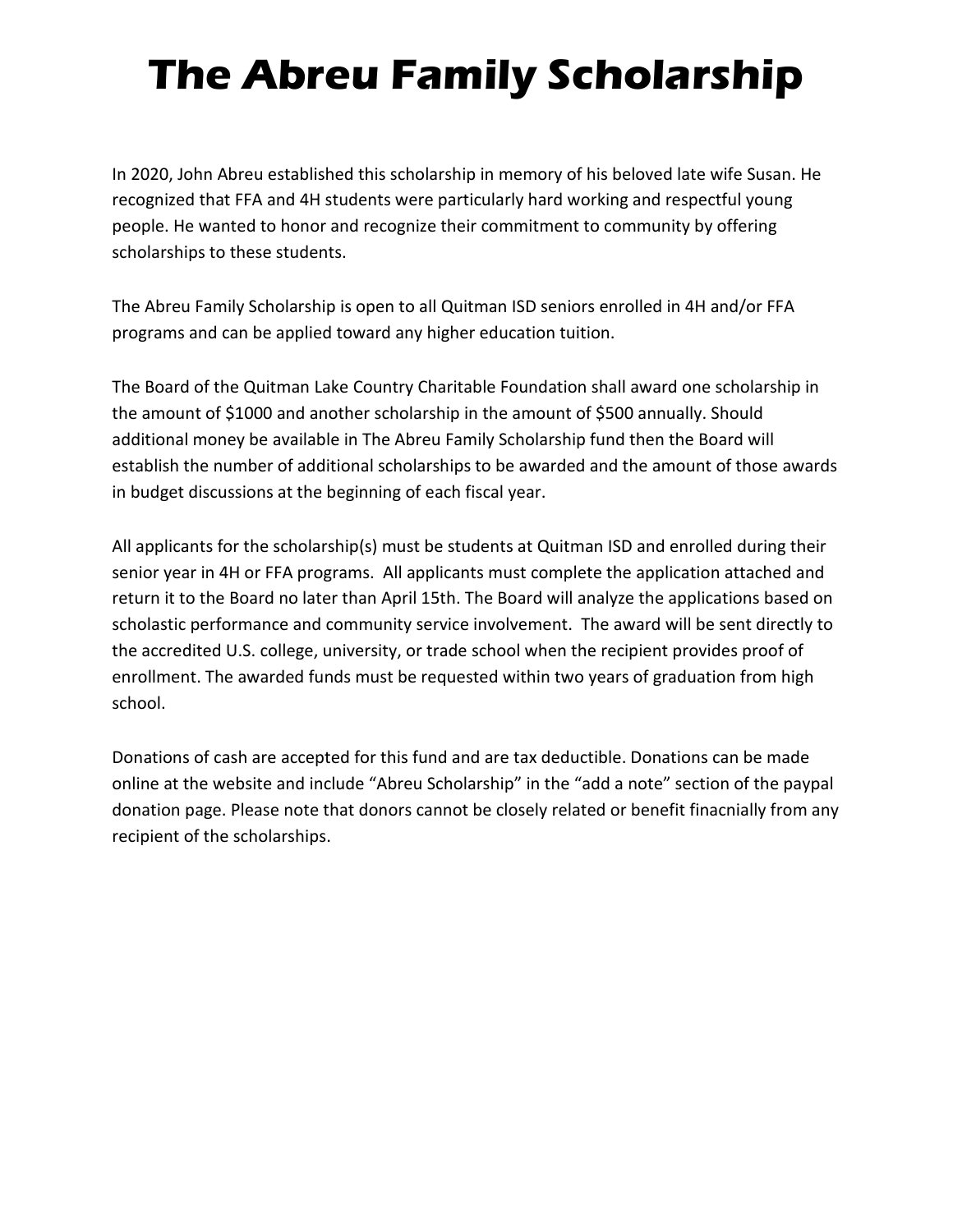## The Abreu Family Scholarship Application

### **Quitman High School**

Begin by filling in the information below, then proceed to parts two and three. The deadline for this application is **3:30 PM on April 15th. No applications will be accepted after this date.**

Application should be hand delivered to Joanne Wisdom at Quitman Chiropractic and Acupuncture at 606 E Goode St Ste 400, Quitman, TX 75783. 903-394-8941

Winning recipients will be announced at the awards/scholarship ceremony. The award will be sent directly to the accredited U.S. college, university, or trade school or paid directly to the student when the recipient provides proof of enrollment. The awarded funds must be requested within two years of graduation from high school.

#### **PART 1: General Information**

| College, technical or vocational school you plan to attend:                       |                                                                       |
|-----------------------------------------------------------------------------------|-----------------------------------------------------------------------|
|                                                                                   |                                                                       |
| Already Applied? Yes<br>No                                                        | Already Accepted? Yes<br>No                                           |
| SAT                                                                               | Date(s) Taken _______________ and/orACT Date(s) Taken _______________ |
| Best Critical Reading _____________                                               | Best English ____________________                                     |
|                                                                                   |                                                                       |
| Best Writing ________________________                                             | Best Composite _______________                                        |
| Best Combined Composite (R/M) ____________ (R/M/W)_____________                   |                                                                       |
| Rank: # ______ in class of ___________GPA ____________Grade Equivalent __________ |                                                                       |
| <b>Graduation program:</b> Minimum                                                |                                                                       |
| Recommended                                                                       |                                                                       |
| <b>Distinguished Achievement</b>                                                  |                                                                       |
| <b>Signature/Verification by School Official</b>                                  |                                                                       |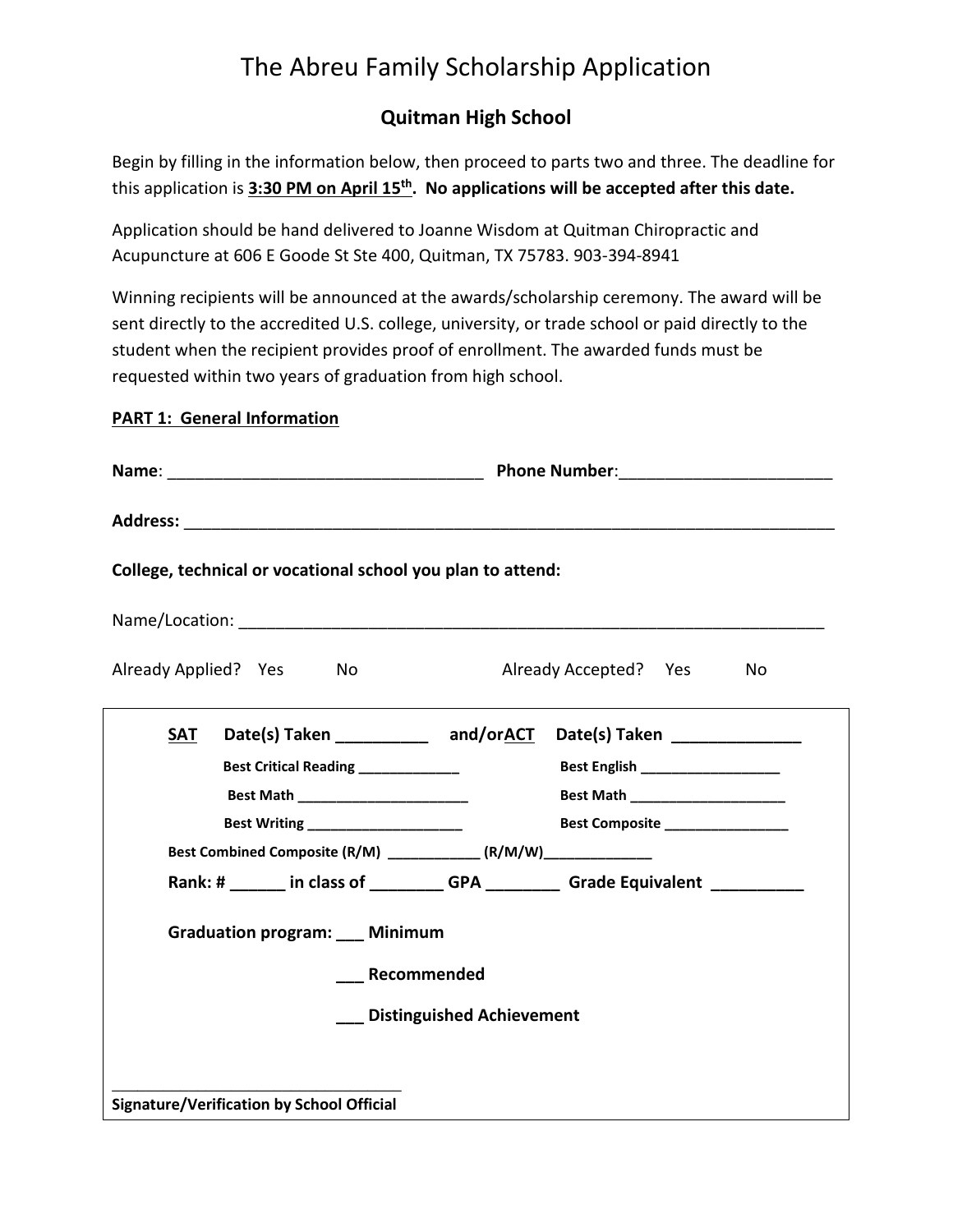#### Part 2: Briefly list the following:

School and Community Organization membership and leadership positions held (Attach

additional pages as necessary)

Academic Achievements, recognition and awards received (Attach additional pages as necessary)

Volunteer service activities (Attach additional pages as necessary)